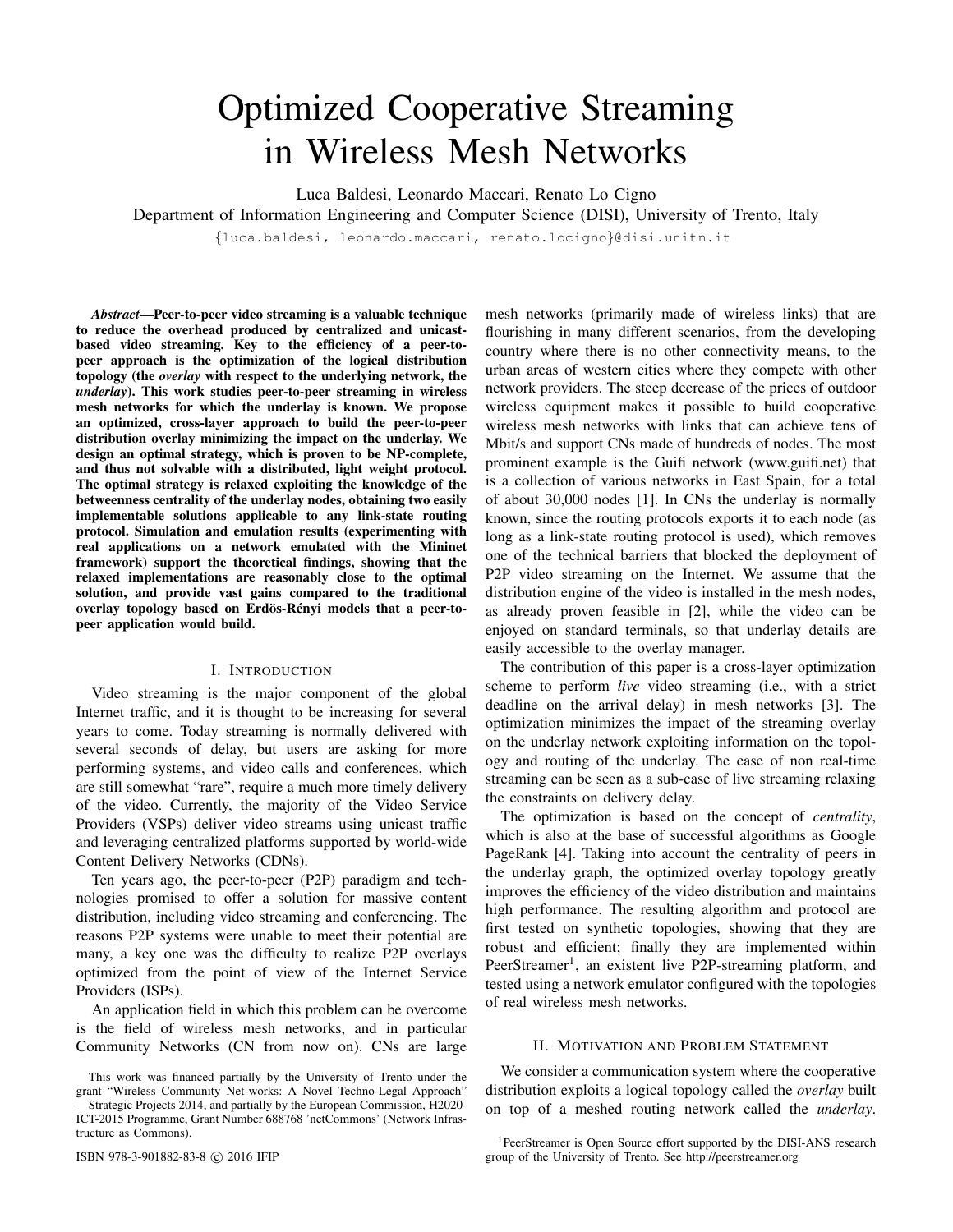

Fig. 1: Example of wireless mesh underlay graph. Hosts are numbered with an arbitrary ordering. Dashed lines represent the wireless links.



Fig. 2: Possible overlay graph (black vertexes and edges) over the underlay graph of Fig. 1.

Nodes in the *overlay*, that from now on we call peers, do have access to information concerning the *underlay*, including details on the topology and quality of its links. This is true for a wireless mesh network using link-state routing protocols, in which every wireless router needs to know the whole topology of the network to perform routing. For instance, standard implementations as the OLSRd daemon implementing the Optimized Link State Routing (OLSR) protocol [5] export the topology with a simple API. The optimization we propose regards the choices of the edges in the *overlay* so that the impact on the *underlay* is minimized and evenly distributed.

We model the *underlay* with an undirected graph  $U(H, L)$ with vertexes  $h \in H$  called hosts or nodes, and edges  $l \in L$ called links. The size of  $H$  is between a few tens up to a thousand hosts, which corresponds to the realistic size of a CN [6]. Fig. 1 shows the graph representation of a sample underlay with 16 hosts.

The peers form an *overlay* that is also modeled as an undirected graph  $O(P, E)$  with vertexes  $p \in P$  called peers, and edges  $e \in E$  called virtual or logical links. Each peer resides in one host only, and it has access to information pertaining to U, including the association between peers and hosts. Fig. 2 depicts a possible overlay graph on the underlay of Fig. 1.

The goal is to find a viable (meaning that can be implemented as a distributed system with limited signaling overhead and acceptable computational overhead) methodology to select virtual links between peers to build  $O(P, E)$  given  $U(H, L)$ and  $P$  so that the load imposed by the video streaming on the *underlay* links is minimized, and links are loaded as fairly

TABLE I: Summary of the main symbols used through the paper and their meaning.

| Peers, Hosts, Links and Virtual Links sets                               | $P, H, L,$ and $E$      |
|--------------------------------------------------------------------------|-------------------------|
| Overlay and underlay graphs                                              | U(H,L), O(P,E)          |
| Fairness of $O(P, E)$ over $U(H, L)$                                     |                         |
| Network load of $O(P, E)$ over $U(H, L)$                                 |                         |
| kth undirected overlay edge in $P \times P$                              | $e_k$                   |
| Cross-layer overlay edge descriptor of $e_k$                             | $\bar{e}_k$             |
| <i>i</i> th overlay peer                                                 | $p_i$                   |
| Set of the overlay edges in $O(P, E)$ linking $p_i$                      | $S_i'$                  |
| Family of all $S'_i$ , $i = 1, \ldots,  P $                              | $\overline{F}^{\prime}$ |
| $O(P, E)$ as an intersection graph                                       | H                       |
| Target function on $\Omega(F')$ addressing $\mathcal L$ and $\mathcal F$ | $O_c$                   |
| Binary variable representing of whether $e_k \in E$                      | $z_k$                   |
| Estimation of link usage in $O(P, E)$                                    | h                       |

as possible. O is dynamically created and maintained because both  $O$  and  $U$  can change frequently, so the modification of O must be fast and efficient.

## *A. Formal Problem Definition*

Tab. I reports the main notation we use in the paper. Given an edge e connecting  $p_i, p_j \in P$ , we call  $D(e)$  the Dijkstra function returning an (ordered) set of links in the underlay that form the shortest path from the host where  $p_i$  resides and the host where  $p_i$  resides. For example in Fig. 2 we have:

$$
e = (p_1, p_4) \mapsto D(e) = \{(1, 3), (3, 10)\}
$$

where  $(i, j)$  is the link e connecting hosts i and j. A generic weight  $w(l)$  is assigned to any link in the *underlay*, so that the load  $\mathcal L$  imposed by  $O$  on  $U$  is

$$
\mathcal{L} = \sum_{e \in E} \sum_{l \in \mathbf{D}(e)} w(l) \tag{1}
$$

This representation perfectly fits the routing protocols that use the ETX metric [7], ETX is the expected average number of frames sent on the link to correctly deliver one frame, and it is used by OLSR and other protocols.

Every link  $l$  is loaded by a number of virtual links. To measure fairness, we use Jain's fairness index on the distribution of the number of logical links insisting on every l. Let  $\mathcal{H}(l)$ be the number of logical links loading l:

$$
\mathcal{H}(l) = |\{e \in E : l \in \mathcal{D}(e)\}| \tag{2}
$$

where  $\lvert \cdot \rvert$  is the size of a set. The Jain's fairness is defined as

$$
\mathcal{F} = \frac{\left(\sum_{l \in L} \mathcal{H}(l)\right)^2}{|L|\sum_{l \in L} \mathcal{H}(l)^2}
$$
(3)

Jain's fairness is maximal if  $\mathcal{F} = 1$  and minimal when  $\mathcal{F} =$  $\frac{1}{|L|}$ , but we do not expect that maximal fairness can be reached, as in general there are links in the *underlay* that do not support any edge in the *overlay*.

The contribution of this paper is twofold:

• First we derive a formal framework wherein it is possible to define an optimization problem that allows finding the topology of  $O(P, E)$  given  $U(H, L)$  and P that minimizes a metric composed of  $\mathcal L$  and  $\mathcal F$ . The problem is NP-complete and we'll show that it can be reduced to a quadratic knapsack problem [8];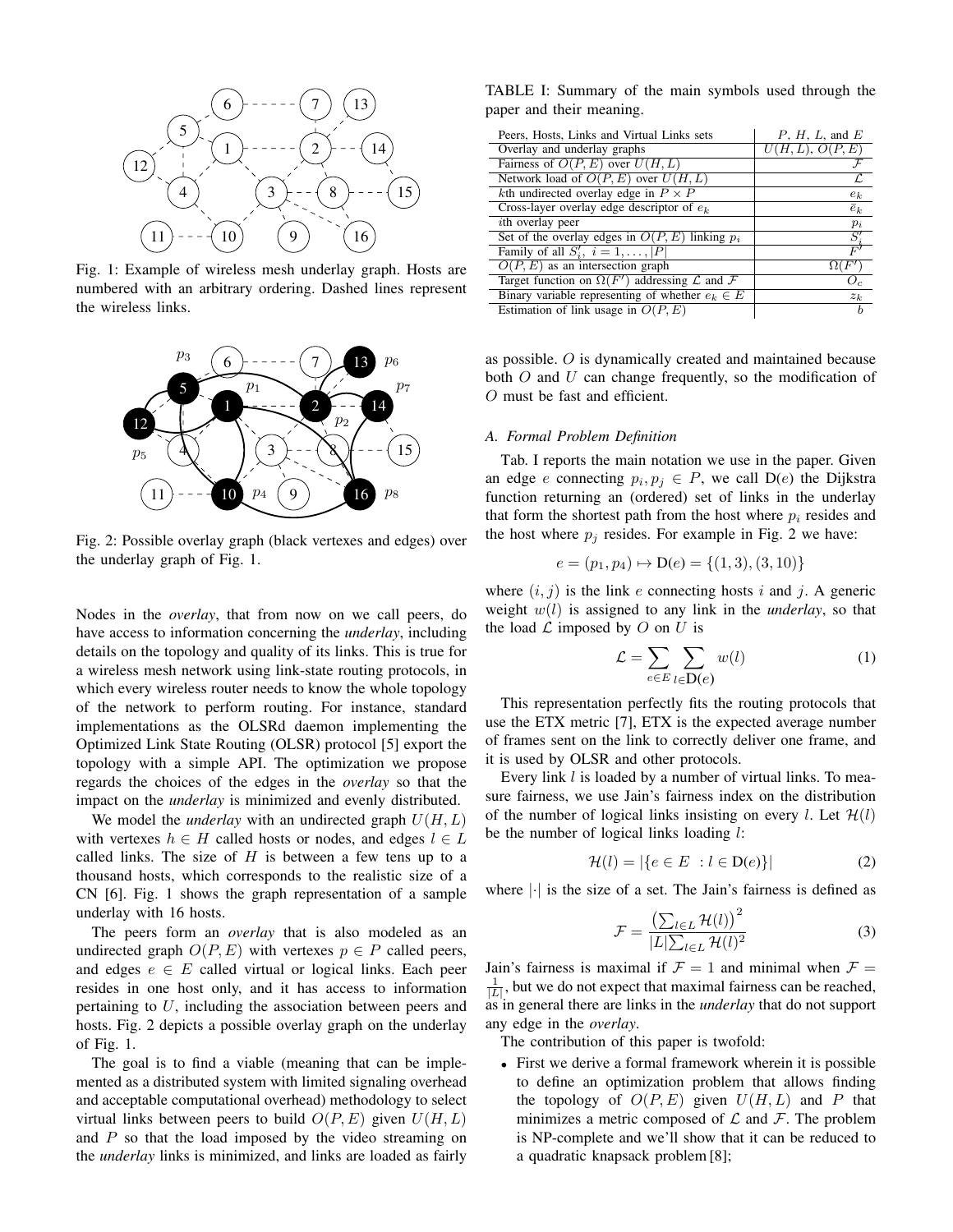• Second we propose two relaxations of the optimization in decreasing complexity order and we show, with numerical solutions and with an implementation in a real P2P streaming platform, that the two relaxations are close to the global optimum and that they vastly outperform the tradition P2P *overlay* building based on selecting uniformly neighboring peers to build an Erdös-Rényi graph.

The paper focuses on building a mesh overlay and not on how video chunks are distributed on it. On mesh topologies this latter problem can be tackled with several different strategies. Even if this is not the focus of the paper, Sec. III briefly refers some relevant works on this topic, justifying our choice for the distribution strategy we use in Sec. VI and Sec. VII. The assumption we start from, which becomes a constraint of the optimization problem, is that each peer should receive exactly one copy of every chunk. We assume also that each peer will contribute to the dissemination serving chunks to other peers proportionally to its degree in  $O$ , so that the chunk dissemination strategy becomes agnostic of the volume of served chunks, simplifying it. This is one reason why the *overlay* cannot simply be a full mesh, since the traffic generated by each node is proportional to its degree. Another reason is that to maintain a set of neighbors each peer will periodically send probe messages to verify their state and possibly the network conditions (loss, delay etc.). Again the overhead needed for the maintenance of the network graph is linear with the degree of each node. The theoretic findings are validated implementing the strategies devised in Sec. V into the PeerStreamer platform [9], and comparing them with the standard overlay management strategy available in PeerStreamer and used as reference for several works like [10], [11].

## III. RELATED WORKS

Cooperative video streaming (including P2P) is an established research area. We focus on unstructured and meshbased approaches, in which there is no specific structure (like a tree) in the topology. This approach has been shown to be particularly robust even in networks with churn (i.e., peers leaving and joining the swarm).

We do not consider here papers that perform streaming optimization on mesh networks requiring modifications to the lower layers (they cannot be applied to existing CNs) or that are not tailored for live video streaming (e.g., using large chunks that imply several seconds of buffering delay). We also do not consider techniques (e.g., like cloud-assisted or SDN based), where the role of the peers is, in one way or another, not fundamental, and we assume that security [12] and collusion [13] issue need not be solved by the application itself. The following discussion is focused on two parts: *topology management*, which is directly related to our contribution, and *chunk/information scheduling*, which justify the choice of the chunk selection strategy in Sec. VI and Sec. VII.

*1) Topology Management:* As we already mentioned, *overlay* optimization on the Internet is not feasible due to lack of information on the *underlay* details; however several efforts have been done to adapt and improve the *overlay* topology to some measured *underlay* characteristics.

The first approach to mention is the use of "network coordinates" as a means to compute distances between hosts in a certain space. Several algorithms were proposed [14], [15], [16], that are designed to work in the heterogeneous environment of Internet. In all of them the goal is clearly to find a method to infer details on the *underlay* (the Internet), a problem that we do not have, as we take advantage of the available information on the network topology provided by routing protocols in Wireless Mesh Networks (WMNs). We believe that our solution can be adapted, albeit not straightforwardly, to situations where the *underlay* is not known but approximated with network coordinates.

A second line of research has been concerned with the adaptation of the *overlay* based on bandwidth [17] or delay (normally the round trip time between peers) [18] measures, but also on a mix of the two [19]. The solutions found in these works are, once again, tailored to the Internet, where delays can be large (CNs spans a few tens of hundreds of km at most), and bandwidth asymmetry at the edges impose hard limits to the capacity of peers to contribute to dissemination.

Extremely interesting and promising for topology management is the adoption of centrality metrics as means to better understand the topology characteristics of a network graph as it emerges from the routing protocol. Centrality metrics in graphs have been used in social science since the 70s to identify the most influential elements in social networks. Quite surprisingly, they were not applied to multi-hop networks up to recent times [4]. Centrality metrics can be used to enhance network monitoring and routing [20], intrusion detection and firewalling [21], [22], and topology control [23]. There are several metrics based on different centrality "concepts". In this paper we use the betweenness centrality (see [22] for a definition tailored to our problem) to relax the optimization problem as it is strictly related to shortest path routing.

*2) Chunk Scheduling:* In a mesh-based *overlay* the problem of chunk scheduling is the selection of the neighbors to send/receive information to/from while contextually choosing the right information (chunk) to send/retrieve. This problem has been extensively studied [24], [25], [26], and in some specific contexts with restrictive assumptions, the existence of an optimal scheduling strategy has been proven [27].

Those works show that an efficient and robust chunk scheduling technique that works well in most environments consists in selecting a neighbor with a random (possibly weighted) strategy, and push the most recent chunk that is still missing at the receiving peer (Latest Useful Chunk). This is the standard methodology used in PeerStreamer and that we use to benchmark our proposal.

# IV. OVERLAY MODEL

The links in U are bidirectional and assumed quasisymmetric: the most common routing protocols take care of excluding unidirectional or highly asymmetric links. Thus both  $O$  and  $U$  are undirected, and the maximum number of edges they can have is  $m_O = \frac{|P|^2 - |P|}{2}$  $\frac{|H|^2 - |H|}{2}$  and  $m_U = \frac{|H|^2 - |H|}{2}$ 2 respectively.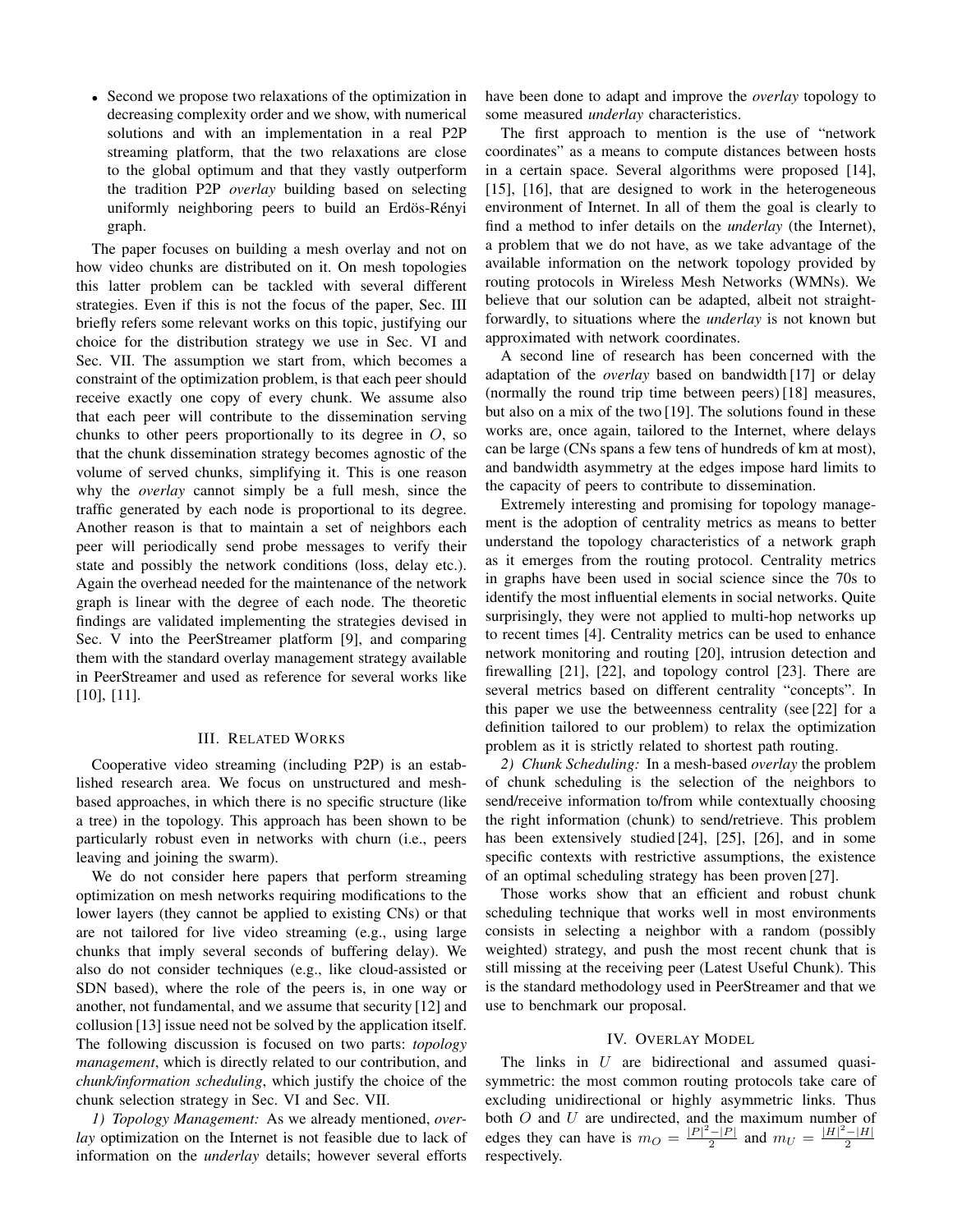

Fig. 3: Example of overlay intersection graph. Elements  $e_k$  are the cross-layer overlay edge descriptors between the nodes.

Let  $r \in 1...m_U$  be an arbitrary ordering on the links; r is also a mapping from the two hosts  $h_i$  and  $h_j$  that are the endpoints of the link:  $r(h_i, h_j)$ . Similarly we define an ordering  $k \in 1 \dots m_Q$  on the edges of O, and k is a mapping  $k(p_i, p_j)$ .

Every link  $l_r$  is represented by a binary array of size  $m_U$ with the *r*th element set to one and all other elements set to zero (we use the bar sign to refer to the array representation of a link):

$$
\bar{l}_r=(0,\ldots,0,1,0,\ldots,0)
$$

Equivalently each virtual link  $e_k$  is represented by the sum of the link arrays in the corresponding shortest path:

$$
\bar{e}_k = \sum_{l_r \in \mathbf{D}(e_k)} \bar{l}_r
$$

We call  $\bar{e}_k$  the cross-layer overlay edge descriptor, since it connects the overlay with the underlay. Link weights  $w(l)$  in U can be easily taken into account: let  $W \in \mathbb{R}^{m_U \times m_U}$  be a diagonal matrix such that  $W_{r,r} = w(l_r)$ , then  $\bar{e}_k W$  is the weighted representation of the overlay edge.

#### *A. Overlay re-definition as an intersection graph*

Given all  $\bar{e}_k$  for a set of peers P, we can take advantage from a transformation into the intersection graph space (see [28] for the complete definitions and properties of intersection graphs) in order to formulate our optimization problem.

Let S be a set and  $F = \{S_1, \ldots, S_p\}$  a nonempty family of distinct nonempty subsets of  $S$  whose union is  $S$ . The intersection graph of F is denoted  $\Omega(F)$ , with  $S_i$  and  $S_j$ adjacent whenever  $i \neq j$  and  $S_i \cap S_j \neq \emptyset$ . It is easily shown that if  $O(P, E)$  is a full mesh then it is isomorphic with the intersection graph space  $\Omega(F)$  where

$$
S_i = \{ \bar{e}_{k(p_i, p_j)}, \forall p_j \in P \} \ \forall p_i \in P; \ \ S = \cup_{i=1}^{|P|} S_i \tag{4}
$$

and each  $S_i$  is the set of all the possible virtual links built on shortest paths from peer  $p_i$  to all other peers. As a consequence, given an underlay  $U(H, L)$  and a set of peers P, any overlay  $O(P, E)$  over  $U(H, L)$  can be defined as the intersection graph  $\Omega(F')$  with  $F' = \{S'_1, ..., S'_{|P|}\}\$  where

 $S_i' \subseteq S_i \ \forall \ S_i \in F$ . If each peer chooses only a subset  $S_i' \subseteq S_i$ and activates only a subset of possible edges, then the resulting overlay is isomorphic with some  $\Omega(F')$ . The overlay depicted in Fig. 2 is isomorphic with the intersection graph shown in Fig. 3: every  $S_i'$  in Fig. 3 corresponds to a peer  $p_i$  in Fig. 2.

# *B. Performance Measures*

We can now redefine in terms of intersection graphs also the performance metrics Eq. (1) and Eq. (3) defined in Sec. II:

$$
\mathcal{L} = O_I(\Omega(F')) = \vec{1} \cdot L(F'); \quad L(F') = \sum_{\bar{e}_k \in S'} \bar{e}_k \, W \tag{5}
$$

where  $L(F')$  is the array that associates the traffic potentially produced by the overlay to each link in the underlay,  $\vec{1}$  is the array of size  $m_U$  made of all ones, and  $\cdot$  is the dot product. Eq. (5) redefines Eq. (1) through operations done in the intersection graph space. Similarly we re-define the Jain's fairness index as

$$
\mathcal{F} = O_f(\Omega(F')) = \frac{\left(\sum_{k=1}^{m_U} L(F')_i\right)^2}{m_U(\sum_{k=1}^{m_U} L(F')_i^2)}
$$
(6)

#### V. OVERLAY OPTIMIZATION

For the sake of simplicity, but without loss of generality we take as weighting matrix  $W$  the identity matrix. Let's say we want to build an overlay  $O$  determined by a choice of  $F' = \{S'_1, ..., S'_{|P|}\}\$ that minimizes the load on the underlying edges and guarantees a fairness as close as possible to 1. We have to choose the sets  $S_i' \subseteq S_i$  with  $S' = \bigcup_{i=1}^{|P|} S_i'$  such that both  $O<sub>I</sub>$  and  $O<sub>f</sub>$  are minimal, which is a multi-objective combinatorial optimization problem. The problem allows the definition of a combined metric  $O_c$  that expresses the *cost* of the overlay. Since each array  $\bar{e}_k \in S'$  corresponds to a set of links the cost of the overlay is defined as:

$$
O_c(\Omega(F')) = \left\| \sum_{k=1}^{|S'|} \bar{e}_k \right\|_2
$$

The creation of an efficient overlay  $\Omega(F')$  can now be formulated as a minimization problem as follows. Select  $F'$ in order to minimize the expression:

$$
\arg\min_{z} \left\| \sum_{k=1}^{|S|} z_k \bar{e}_k \right\|_2 \tag{7}
$$

where

$$
z_k = \begin{cases} 1 & \text{if } \bar{e}_k \in S' \\ 0 & \text{otherwise} \end{cases}
$$

In order to avoid a trivial solution we impose on each peer a minimum node degree  $d > log_2(|P|)$ , which also guarantees that the resulting overlay is connected with high probability<sup>2</sup>.

This problem can be rephrased as: find the overlay graph  $\Omega(F')$  with minimum degree d defined by  $F' = \{S'_1, ..., S'_{|P|}\}\$ 

<sup>2</sup>Using simple P2P techniques the probability actually converges to 1 [19].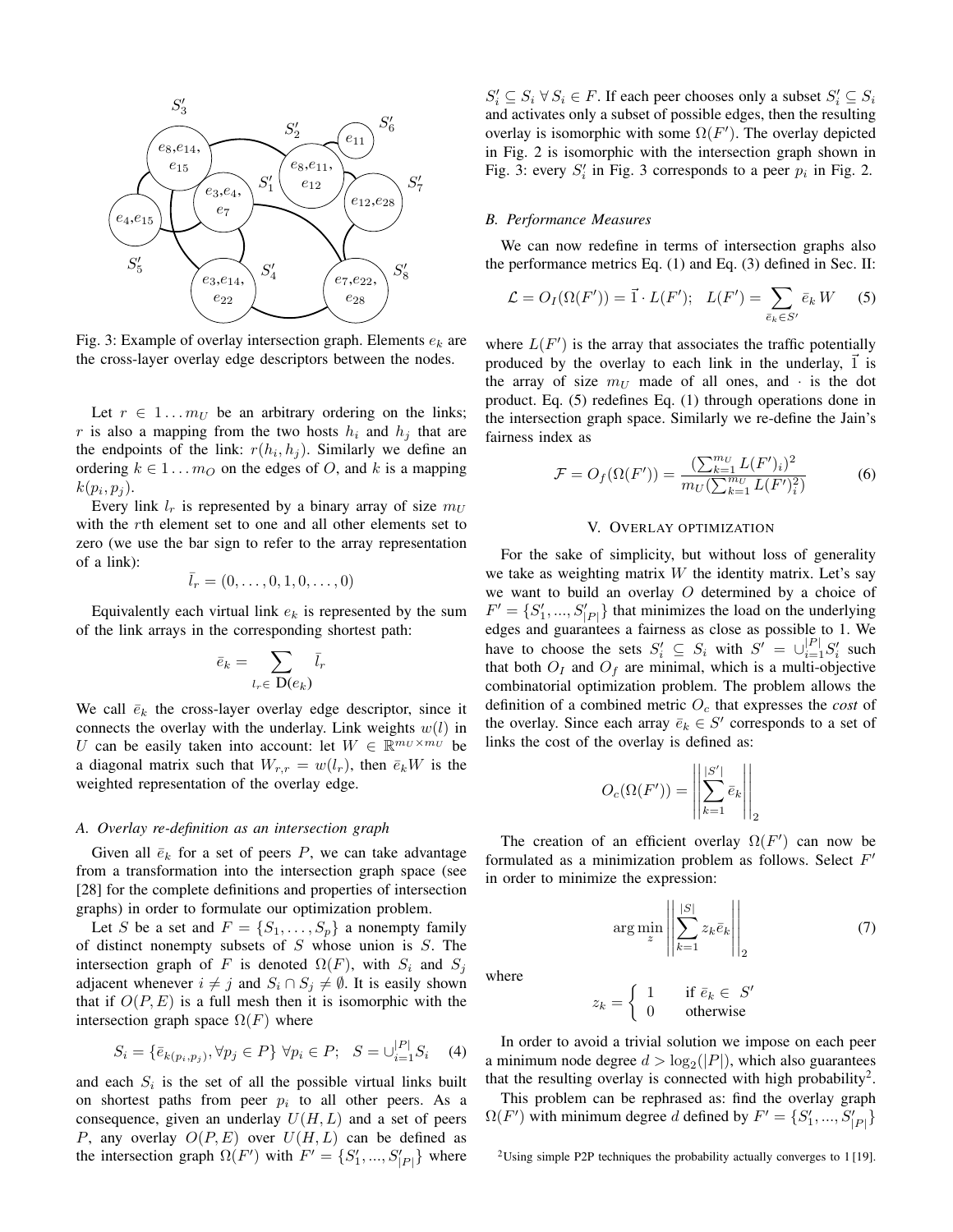so that the norm of  $L(F')$  is minimized subject to the following constraint

$$
\left(\sum_{\bar{e}_k \in S_i} z_k\right) \ge d; \quad \forall i = 1...|E| \tag{8}
$$

In Eq. (8) we did a small abuse of notation to improve the readability: the sum spans all the edges  $e_k \in S_i$ , but it is indeed a sum over  $k(p_i, p_j)$  to correctly identify the indication function  $z_k$ . We will use this notation also in several other equations.

If, instead of the norm, in Eq. (7) we use the sum of the elements, this would simply minimize  $O<sub>I</sub>$ . The norm instead prefers solutions that are close to the minimum  $O_I$  and, among two potential solutions with the same  $O<sub>I</sub>$ , it prefers the one in which the weights of  $L(F')$  are more fairly distributed.

This problem is a zero-one quadratic programming problem [29], similar to a quadratic knapsack problem [8]. In this kind of problems one wants to minimize the value of an expression  $c^T x + x^T Q x$  where  $x = \{0, 1\}^n$  is an array of binary variables,  $c \in R^n$  and Q is a symmetric matrix of size  $n \times n$ . The minimization is subject to a constraint of the kind  $h<sup>T</sup> x +$  $x^T G x > g$  where h is an array of size n, G a symmetric matrix of size  $n \times n$  and g some real value. If we call  $\overline{A}$  the matrix made of columns corresponding to the arrays  $\bar{e}_k$  and z the array made of  $z_k$  elements then:

$$
\arg\min_{z} \left\| \sum_{k=1}^{|S|} z_k \bar{e}_k \right\|_2 = \arg\min_{z} z^T \bar{A}^T \bar{A} z
$$

Our problem is thus a zero-one quadratic problem with  $Q =$  $A<sup>T</sup>A$ , G and c made of all zeros,  $h = \overline{1}$ . This family of problems is known to be NP-hard, but there are algorithms in literature that make them tractable up to a certain size using branch-and-bound techniques. Still, when  $|S|$  grows beyond a few hundreds the problem can not be solved on commodity hardware.  $|S|$  corresponds to the number of possible edges in the overlay  $m_O$ , so it scales quadratically with the number of peers, which quickly makes the problem intractable.

## *A. Betweenness Centrality-based Relaxation*

We need to find a relaxation in which each  $p_i$  can solve a portion of the problem, making some assumptions on the behaviour of the other peers. This corresponds to a scenario in which every peer is aware of the other peers, independently selects its own neighbors, and it communicates them its choice. This is the way P2P streaming protocols based on peer sampling typically work (including PeerStreamer).

Let us first separate the contribution to the overall cost of the edges chosen by  $p_j$  and all the other peers in Eq. (7)

$$
\left\| \sum_{k=1}^{|S|} z_k \bar{e}_k \right\|_2 = \frac{1}{2} \left\| \sum_{S_i \in F, S_i \neq S_j} \sum_{\bar{e}_k \in S_i} z_k \bar{e}_k + \sum_{\bar{e}_k \in S_j} z_k \bar{e}_k \right\|_2
$$
(9)

The value  $\frac{1}{2}$  comes from the observation that when we separately count each link, every link is counted twice in the sum. Let's call  $b_j$  the vector representing the choices of the peers in  $P \setminus \{p_j\}$ :

$$
\left\| \sum_{k=1}^{|S|} z_k \bar{e}_k \right\|_2 = \frac{1}{2} \left\| b_j + \sum_{\bar{e}_k \in S_j} z_k \bar{e}_k \right\|_2 \tag{10}
$$

and we can say that:

$$
\arg\min_{z} \left\| \sum_{k=1}^{|S|} z_k \overline{e}_k \right\|_2 = \arg\min_{z} \left\| b_j + \sum_{\overline{e}_k \in S_j} z_k \overline{e}_k \right\|_2 \quad (11)
$$

Our goal is now to find a relaxation of the problem in which every peer chooses its own neighborhood making some assumptions about  $b_j$ , which represents the choice that the other peers  $p_i \neq p_j$  do. We need to find a reasonable approximation  $b \simeq b_j$  that node  $p_j$  can use in (11).

Let us now introduce a notion that helps us in this task. In graph theory, the notion of *betweenness centrality* is a property of the edges (or nodes) of a graph defined as the fraction of the total number of shortest paths that passes through that edge (or node). It is a metric used to identify the edges (or nodes) that are more involved in multi-hop interactions between the vertexes of a graph, so for some applications they can be considered more important than the others.

We call  $b = \sum_{\bar{e}_k \in S} \bar{e}_k$  the summation of all the cross-layer overlay edge descriptors of the complete overlay. Recall that  $\bar{e}_k$  corresponds to a shortest path in U between two hosts on which a peer resides, thus, each element of  $b$  corresponds to a link in  $U$  and expresses the number of shortest paths in the set  $S$  that insist on that link.

Consider the limit case in which every host in the underlay contains a peer  $(|P| = |H|)$  and let  $b^*$  be the value of b normalized to the total number of shortest paths:

$$
b^*=b\frac{2}{|P|^2-|P|}
$$

b ∗ is exactly the vector corresponding to the betweenness centrality of each link in L.

If  $|H| > |P|$ ,  $b^*$  is an approximation of the real array of centralities. This is a known fact that is used to approximate centrality in large networks: if the number of nodes is too large to compute all the shortest paths, centrality can be estimated using a subset of the paths chosen from a random set of nodes [30]. A key fact is that the convergence to a solution close to the real one is pretty fast in power-low graphs, that are extremely frequent in real communication networks, and also in some large CNs [1]. Thus, even if  $p_j$  ignores  $b_j$  a reasonable assumption is that whatever the choice of each other peer is, the elements of  $b_j$  (that represent the sum of all choices) have a shape similar to the centrality expressed by the normalized value  $b^*$ . This, on power-law underlays is true even for values of |P| one order of magnitude smaller than |H|.

Given that we impose each peer to have (at least)  $d$ neighbors, the number of edges in  $E$  will be approximately  $d|P|$  $\frac{P}{2}$  and finally the best approximation for  $b_j$  turns to be

$$
\bar{b} = b^* (|P| - 1) \frac{d}{2} = b \frac{d(|P| - 1)}{|P|^2 - |P|} = b \frac{d}{|P|} = \frac{d \sum_{k=1}^{|S|} \bar{e}_k}{|P|} \tag{12}
$$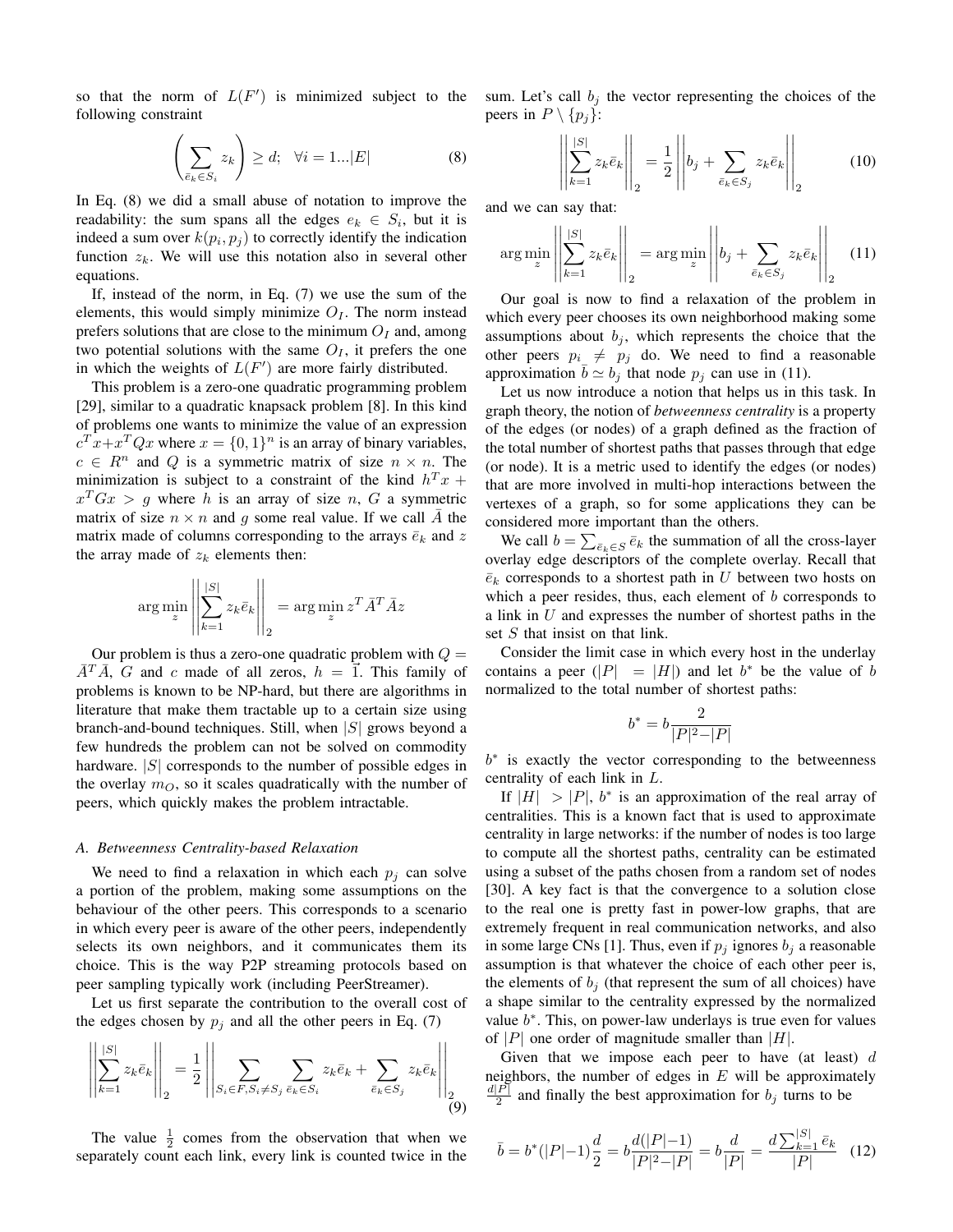The complexity of Eq.  $(12)$  is polynomial with P [30], that allows the computations of its solution for overlays of hundreds of peers using commodity hardware. Moreover in communication networks, that are sparse graph, betweenness can be computed quickly using heuristics [31], which explains why we introduced this formulation based on centrality. Thus, replacing  $b_j$  with  $\bar{b}$  in (11) each peer  $p_j$  resolves the following optimization problem:

$$
\arg\min_{z} \left\| \bar{b} + \sum_{\bar{e}_k \in S_j} z_k \bar{e}_k \right\|_2 \tag{13}
$$

$$
conditioned to: \sum_{\bar{e}_k \in S_j} z_k \ge d \tag{14}
$$

The formulation of (13) is another zero-one quadratic minimization problem, but the dimension of the problem is now bounded by  $|P| < |S|$  (the maximum number of neighbors for  $p_i$ ), and can be effectively solved up to hundreds of peers. In the rest of the paper we will use the branch-and-bound solver given by the YALMLIP library [32] which solves the problem (13) for a network of 100 nodes in few seconds.

If still the dimension of the problem or the available hardware do not allow the solution of the optimization, we can apply a greedy search algorithm, ranking each possible  $\bar{e}_k$ for its weight and choosing the ones that minimize the sum. This corresponds to relax (13) to:

$$
\arg\min_{z} \sum_{\bar{e}_k \in S_j} z_k ||\bar{b} + \bar{e}_k||_2 \tag{15}
$$

$$
conditioned to: \sum_{\bar{e}_k \in S_j} z_k \ge d \tag{16}
$$

which of course captures only a part of the original problem but greatly simplifies the computation. Our results show that the solutions generated by  $(7)$ ,  $(13)$  and  $(15)$  in the case of realistic network topologies are reasonably close one another.

It is worth nothing that if we set  $b = \overline{0}$  in Eq. (15) then the l-2 norm respects the order of a l-1 norm. In practice each  $p_i$ chooses the neighbors that are close in terms of hops in the underlay. The b terms instead introduces a bias in the choice towards the neighbors connected through links that are less overloaded and introduces a higher fairness. In the comparison we include also a strategy in which  $b = 0$  because this strategy can be used also in absence of full information from the underlay topology, since the distance from another peer can be measured with probing tool (like the traceroute application) or can be inferred by the time-to-live field in IP packets. Results show that the performance of this simple ranking function is sensibly lower compared to the proposed strategies.

Tab. II summarises the different optimization strategies and labels them with names used in the rest of the papers.

## VI. EXPERIMENTAL SET-UP

We evaluated the proposed strategies with two different approaches, first, we implemented them in a simulator that computes the best overlay according to each strategy on

| Name                    | Symbol       | Formula                                                                                            |
|-------------------------|--------------|----------------------------------------------------------------------------------------------------|
| Global Optimization     | $G_{\alpha}$ | $\arg \min_z \  \sum_{k=1}^{ S } z_k \bar{e}_k \ _2$                                               |
| Local Optimization      | $L_o$        | $\arg \min_{z} \ \bar{b} + \sum_{k=1}^{ S_j } z_k \bar{e}_k\ _2$                                   |
| Local Equalized Ranking | $E_r$        | $\overline{\arg\min_z \sum_{k=1}^{ S_j } z_k} \parallel \overline{b} + \overline{e}_k \parallel_2$ |
| Local Ranking           | $L_{r}$      | $\overline{\arg\min_z \sum_{k=1}^{ S_j } z_k \parallel \bar{e}_k \parallel_2}$                     |

TABLE II: A summary of the optimization functions

synthetic network topologies, then we run a modified version of PeerStreamer in an emulated network topology derived from previous studies of real mesh networks.

## *A. Simulations*

Simulations have been performed using the Networkx library, a powerful library for the generation and analysis of graphs realized in the Python language. Given an underlay topology we have implemented the proposed strategies and for each one we compared the measures of load and fairness of the generated overlay graph. The global and the local optimization problems are solved with the YAMLIP library, while the others have been implemented directly in Python.

#### *B. Emulations*

All the code used for emulations is open-source and is freely available on-line<sup>3</sup>. For our emulation experiments we take advantage from real-life WCN topologies, taken from the Ninux and the  $FFWien<sup>4</sup>$  networks [33] respectively made of 131 and 236 nodes.

Emulations are based on a modified version of Mininet, a lightweight emulator for arbitrary network topologies [34]. We use the ETX information from the topology dataset to evaluate the link loss during experiments. We consider a link delay uniformly distributed in  $[30, 1000]$  µs and a constant link bandwidth of 10 Mbit/s. This is a reasonable assumption since WCN links can typically provide even more bandwidth, both in uplink and downlink. The sample video we use in our experiments is a re-encoding at bit rate of 300 kbit s<sup>-1</sup> (including both audio and video) of Big Buck Bunny<sup>5</sup>. Currently, hardware constraints limit the number of overlay nodes we can emulate, in our experiments we setup overlays of 30 peers with a minimum node degree of 10.

## VII. RESULTS

Figs. 4 and 5 report the comparison of all the described strategies in a small (20 peers) scenario, increasing the size of the underlay. With 20 peers we are able to solve all the optimization problems, so this is a good benchmark to outline the differences between each strategy. Figs. 4a and 4b report the differences in the strategies measured using an Erdős-Rényi (ER) underlay of increasing size, while Figs. 5a and 5b report the same values computed on a Barabási-Albert (BA) graph of the same size. In all the cases, the optimized results

<sup>3</sup>https://ans.disi.unitn.it/redmine/projects/peerstreamer

<sup>4</sup>See http://ninux.org and http://www.funkfeuer.at/

<sup>5</sup>http://www.bigbuckbunny.org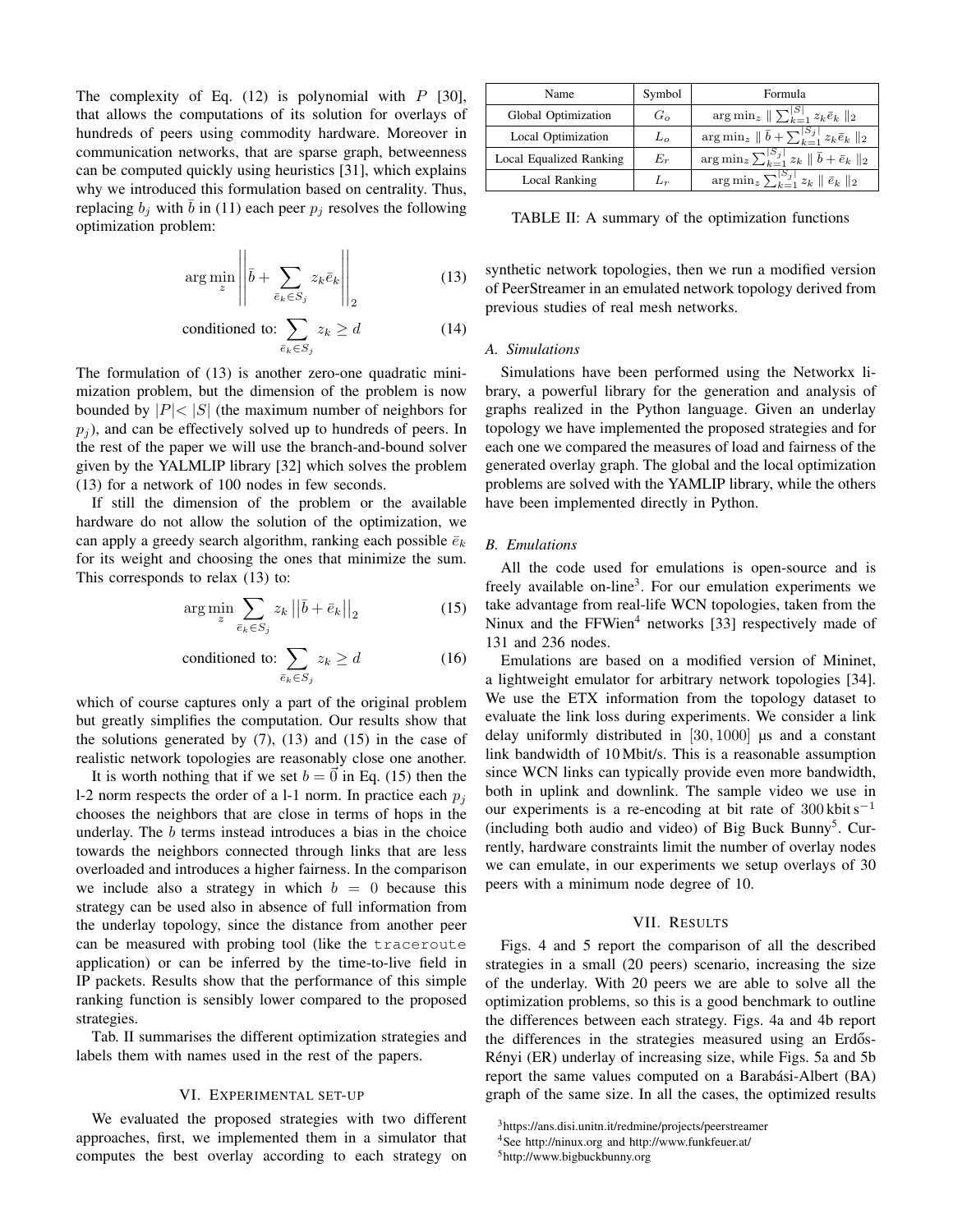

Fig. 4: Load and fairness for an ER underlay from 100 to 500 hosts and 20 peers



Fig. 5: Load and fairness for a BA underlay from 100 to 500 hosts and 20 peers

vastly outperform the random strategy, which is not surprising since they use available information on the underlay. What is most significant is that even the strategies that are less costly to compute, namely  $L<sub>o</sub>$  and  $E<sub>r</sub>$  achieve results that are very close to the optimal strategy  $G<sub>o</sub>$  especially in terms of fairness. This is true for both the topology types chosen, and more evident for the BA graphs.

This means that even if the quadratic optimization remains NP, in the analysed graphs (especially for BA graph) the



Fig. 6: Load and fairness for a BA underlay from 100 to 500 hosts and 100 peers

number of available disjoint paths between two peers is low and the space of the solutions of the optimization problem is small enough for all the optimization strategies to be very close. This is a key observation since many works in literature show that real communication networks present a scale-free topology as the BA algorithm produce.

In the next set of results we evaluate the strategies using two different topology generator, the already mentioned BA and the generator proposed by Cerdá-Alabern (CE) in [1], derived from the analysis of a number of real mesh networks. The CE algorithm uses a preferential attachment algorithm to create a core of interconnected hosts, and then adds leaf hosts using a Gamma distribution. We performed experiments with overlay size up to 100 peers, since there is no qualitative difference in the results we report only the results for 100 peers. With that size we are not able to use the  $G<sub>o</sub>$  strategy, so the comparison is done only with the remaining strategies.

Figures 6 and 7 report the results on a 100 peers overlay and show that in both the considered topologies the  $L_o$  and the  $E_r$ strategies are very close and achieve a substantial improvement compared to the random strategy.

It is interesting to note that the random strategy generates a distribution of the traffic in the underlay in which the links with a higher centrality have a higher load. In practice, the value of fairness computed on the random overlay mirrors the fairness computed on the  $b^*$  array for the underlay. Only the  $L_r$  strategy produces a lower fairness compared to the random strategy, since  $L_r$  simply chooses the neighbors for peer  $p_i$  among the closest ones. It thus reduces the overall load (since the average distance is decreased) but it prefers links that are highly central, and peers that are highly central, thus decreasing the measure of fairness. This observation is important to understand that to achieve a fair distribution of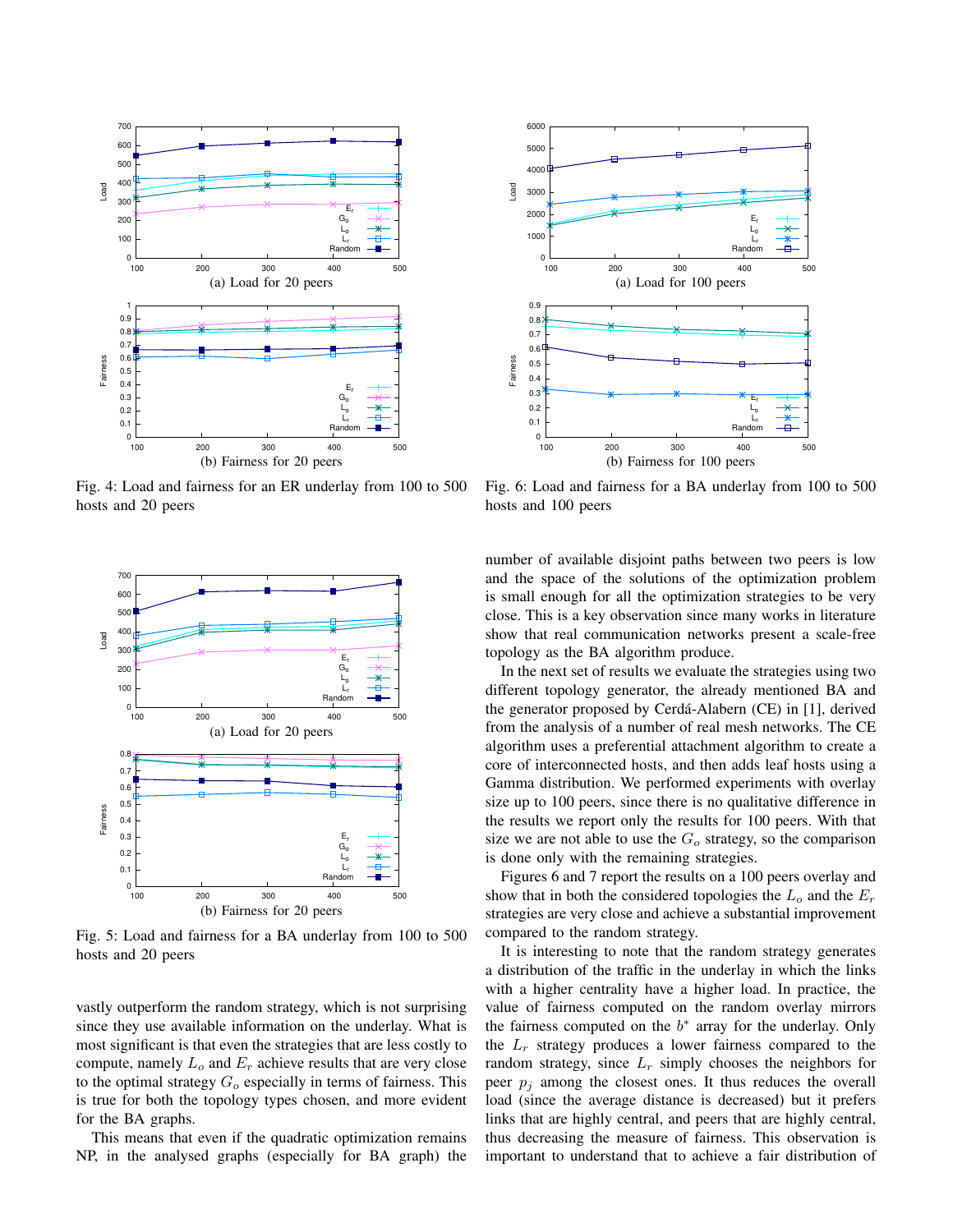

Fig. 7: Load and fairness for a CE underlay from 100 to 500 hosts and 100 peers



Fig. 8: Load and fairness of the overlay graph computed on FFWien and ninux topologies

the resources it is necessary to have at least some information on the underlay, or else the local-only optimization performed by  $L_r$  leads to a global choice that is largely sub-optimal.

# *A. Results on Real Topologies*

To further corroborate our results, first we tested the proposed strategies on two topologies that have been extracted from real mesh networks, then, on the same topologies we run a modified instance of PeerStreamer that implements the  $E_r$ and  $L_r$  strategies using the emulation environment. The goal of this subsection is to show that the real implementation has even better performance compared to the simulated algorithm, that the  $E_r$  strategy can be easily implemented and that it guarantees a timely delivery of chunks in a realistic wireless mesh network scenario.

Fig. 8 shows the load and fairness on the overlay of the ninux and FFWien networks, obtained with simulations. The results are perfectly compatible with the ones we have described so far. Moreover, they are perfectly compatible with Fig. 9 that reports the corresponding values measured with the



Fig. 9: Sent data and data fairness of the overlay graph measured with PeerStreamer on real topologies



Fig. 10: Load measured on each link on real topologies

PeerStreamer emulation. In this case the occupation of each link has been measured in terms of number of video bytes transmitted on each underlay link. PeerStreamer includes a number of mechanisms that limit the traffic per link, while in the simulations we considered that each link would have carried an unit of traffic. For this reason the absolute values are not comparable, indeed the relative values show an extremely similar behaviour, especially in the load measure. The distribution process operated by PeerStreamer is extremely dynamic and driven both by its algorithms and by random choices. This very dynamic behaviour leads to an hardly predictable link resource usage and it may reduce the absolute value of the fairness.

The graph in Figure 10 show the number of bytes sent on each link of the underlay measured on all the emulation runs. Links are ordered on the  $x$  axis for the measured load, reported on the  $y$  axis. The graph confirms the decreased total traffic, it shows that  $L_r$  and  $E_r$  have a small deviation from their average value (which confirms the fairness measure) but it also shows that the peak of the measured traffic is strongly reduced. This is a fundamental feature that shows that a fair distribution of resources can effectively prevent bottlenecks and saturation on the most central links.

Finally, Tab. III reports the packet loss in the emulated network. We do consider successfully delivered only chunks that arrive before 1 second after their generation, chunks arrived with a higher delay would not be useful in a realtime live streaming. It is evident that the proposed strategies do not significantly impact the delivery of packets, which is